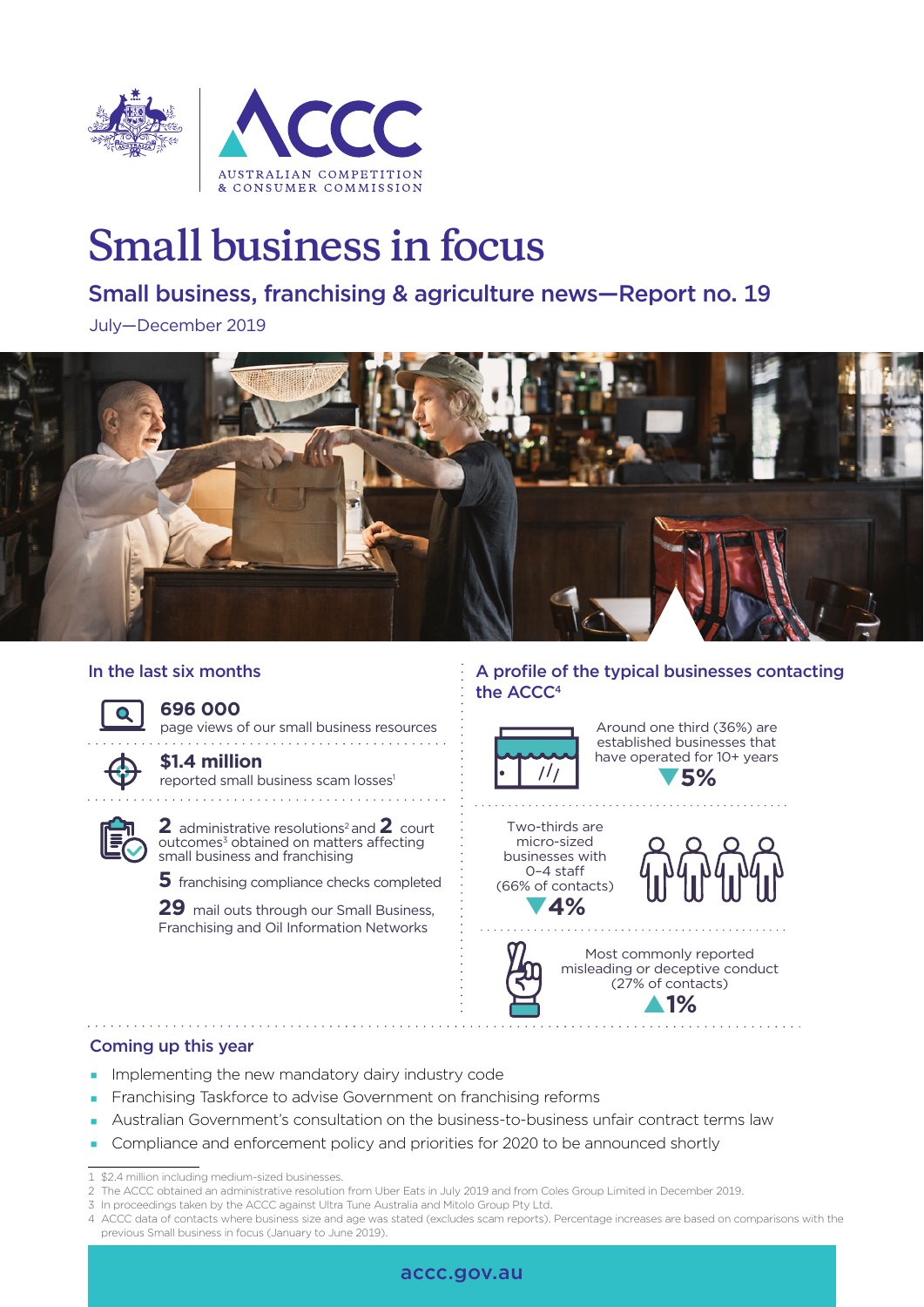## Who's contacting  $us<sup>5</sup>$

| Contact type | <b>Small business</b> |              | Franchising  |              | Agriculture  |              |
|--------------|-----------------------|--------------|--------------|--------------|--------------|--------------|
|              | Jan-Jun 2019          | Jul-Dec 2019 | Jan-Jun 2019 | Jul-Dec 2019 | Jan-Jun 2019 | Jul-Dec 2019 |
| Reports      | 2433                  | 2586         | 229          | 236          | 97           | 76           |
| Enquiries    | 815                   | 792          | 56           | 51           | 32           | 26           |
| Total        | 3 2 4 8               | 3378         | 285          | 287          | 129          | 102          |

### Reports by key issue<sup>6</sup>

| <b>Issues</b>                                              | <b>Small business</b> |              | Franchising    |                     | Agriculture    |                     |  |
|------------------------------------------------------------|-----------------------|--------------|----------------|---------------------|----------------|---------------------|--|
|                                                            | Jan-Jun 2019          | Jul-Dec 2019 | Jan-Jun 2019   | <b>Jul-Dec 2019</b> | Jan-Jun 2019   | <b>Jul-Dec 2019</b> |  |
| <b>Consumer law related issues</b>                         |                       |              |                |                     |                |                     |  |
| Misleading conduct/false<br>representations                | 846                   | 910          | 36             | 37                  | 14             | 13                  |  |
| Consumer guarantees                                        | 405                   | 489          | $\mathbf 1$    | 1                   | 6              | $\overline{3}$      |  |
| Product safety                                             | 25                    | 31           | 0              | $\Omega$            | 4              | 1                   |  |
| Unconscionable conduct                                     | 38                    | 38           | 7              | 10                  | 3              | 3                   |  |
| Business-to-business unfair<br>contract terms              |                       | 231          |                | $\overline{2}$      |                | 6                   |  |
| Wrongly accepting payment                                  | 151                   | 151          | $\overline{0}$ | 5                   | $\overline{2}$ | $\mathbf{1}$        |  |
| Unsolicited goods and services                             | 38                    | 19           | 0              | 0                   | $\Omega$       | $\Omega$            |  |
| Other Australian Consumer Law<br>(ACL) issues <sup>7</sup> | 279                   | 74           | 4              | 5                   | $\overline{2}$ | 0                   |  |
| <b>Competition related issues</b>                          |                       |              |                |                     |                |                     |  |
| Misuse of market power                                     | 68                    | 97           | 0              | $\overline{2}$      | 5              | 5                   |  |
| Exclusive dealing                                          | 36                    | 58           | 4              | $\Omega$            | $\mathbf{1}$   | $\overline{2}$      |  |
| Other competition issues                                   | 45                    | 40           | $\mathbf 1$    | $\overline{2}$      | $\mathbf{1}$   | 3                   |  |
| <b>Franchising Code related issues</b>                     |                       |              |                |                     |                |                     |  |
| Inadequate disclosure                                      | $\overline{a}$        | L,           | 25             | 34                  | $\overline{a}$ |                     |  |
| Not acting in good faith                                   |                       |              | 49             | 50                  |                |                     |  |
| Improper termination of<br>agreement                       |                       | ÷            | 5              | 5                   | $\overline{a}$ |                     |  |

## Enforcing the law

Ensuring that small and agricultural businesses receive the protections under the *Competition and Consumer Act 2010* remained a priority for the ACCC in 2019, during which the ACCC took action that resulted in:

 the Full Federal Court [confirming important franchisor](https://www.accc.gov.au/media-release/full-federal-court-confirms-franchisor-obligations-in-ultra-tune-appeal-decision)  [obligations](https://www.accc.gov.au/media-release/full-federal-court-confirms-franchisor-obligations-in-ultra-tune-appeal-decision) in an appeal by Ultra Tune Australia Pty Ltd (Ultra Tune). The Court upheld the primary judge's determination that Ultra Tune had breached the Franchising Code of Conduct, but reduced the penalty imposed from \$2.6 million to \$2 million. This decision was the first consideration by the Full Federal Court

of the 'sufficient detail' requirement in the Franchising Code for marketing fund statements

[Uber Eats agreeing to change contract terms](https://www.accc.gov.au/media-release/uber-eats-amends-its-contracts) that the ACCC considered were unfair. From at least 2016, Uber Eats' contract terms made restaurants responsible for problems with food deliveries that were due to factors outside of their control. Uber Eats has agreed to amend these terms to clarify that restaurants will only be responsible for matters within their control such as incorrect food items or incorrect and missing orders

<sup>5</sup> Refers to contacts received from various sources, disaggregated by reports (of potential misconduct) and enquiries. Further investigations of these reports may not reveal a breach of legislation. Care should be taken when drawing any conclusions from this data and when making comparisons with other ACCC data, as records may be modified after this time period resulting in differences over time. Small business, Franchising and Agriculture contacts are separate datasets, which are not a sub-set of each other.

<sup>6</sup> Some reports are categorised as having more than one issue. Excludes reports not within the remit of the ACCC. Small business, Franchising and Agriculture reports are separate datasets, which are not a sub-set of each other.

<sup>7</sup> Data on reports relating to business-to-business unfair contract terms was previously counted as a key issue under Other ACL issues. This attributes to the significantly lower number of Other ACL issues compared to the previous six months.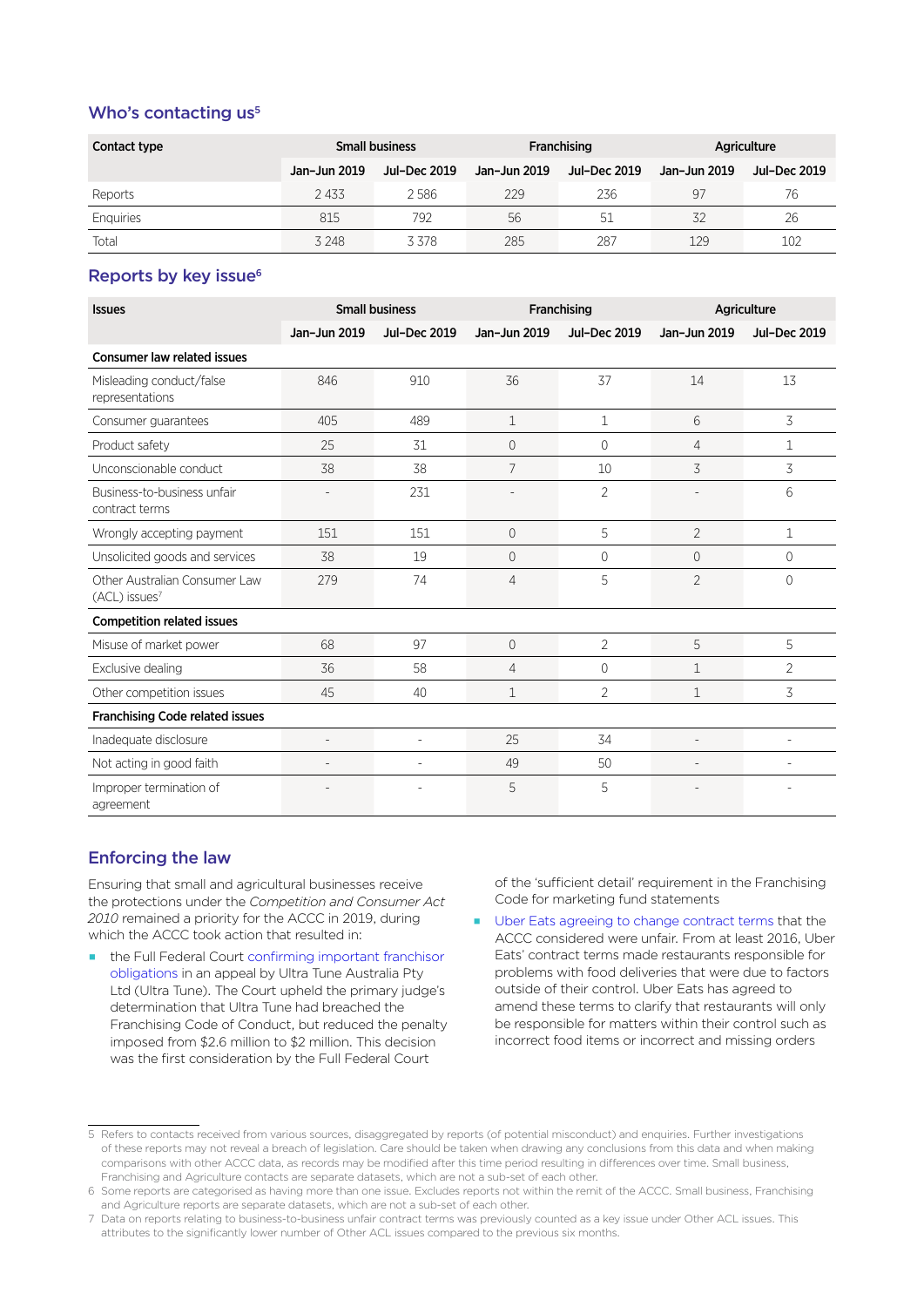#### the Full Court ordering [CLA Trading Pty Ltd](https://www.accc.gov.au/media-release/europcar-to-pay-350000-penalty-for-excessive-card-payment-surcharges)

[\(Europcar\)](https://www.accc.gov.au/media-release/europcar-to-pay-350000-penalty-for-excessive-card-payment-surcharges) to pay \$350 000 in penalties for excessive credit card payment surcharges. Between July and November 2017, Europcar charged surcharges of up to 1.43 per cent on credit card payments, although the rates varied over time and by the type of card. The company admitted that these surcharges were higher than what it was being charged by its bank for accepting these payments.

#### **Exemptions**

Sometimes conduct that may breach Australia's competition laws can have some wider public benefits that outweigh the harm to competition. In those cases, businesses can lodge an authorisation or notification with the ACCC seeking an exemption to engage in the conduct. During the last six months, exemptions have included:

- a group of potato growers from the Central Highlands region of Victoria seeking to share information and collectively negotiate with potato processors
- a group of irrigators in the Virginia region of South Australia seeking to collectively negotiate with the South Australian Water Corporation for the supply of recycled water from the Virginia Pipeline Scheme
- **the Association of Professional Engineers, Scientists** and Managers, Australia seeking to collectively negotiate terms of engagement of members who provide translator and interpreter services, and to advise them in relation to appropriate fee levels and other terms of contracts for service
- Seedvise seeking to collectively negotiate, on behalf of participating royalty managers, with grain buyers over the terms and conditions on which royalties are collected from grain buyers and remitted to participating royalty managers.

From 6 November 2017, we have been able to issue a 'class exemption' for conduct that poses very little risk to competition, or is likely to result in a net public benefit. A class exemption provides a 'safe harbour' for eligible businesses, allowing them to engage in specified conduct without lodging a specific authorisation or notification.

We are continuing with our work to develop a class exemption to allow:

- small businesses including agribusinesses (with turnover of less than \$10 million) to form collective bargaining groups to negotiate on the supply or acquisition of goods or services
- all franchisees to collectively bargain with their franchisor.

To take advantage of the class exemption, eligible businesses will be required to provide the ACCC with details about the bargaining group they are forming or joining and this information will be publicly available.

We expect to make a final decision about the small business collective bargaining class exemption in the first half of 2020.

#### Franchising Code

In November 2019, the inter-agency Franchising Taskforce released its [Regulation Impact Statement](https://docs.employment.gov.au/documents/franchising-regulation-impact-statement-ris) which sought feedback on potential options for reform in the franchising sector. The Taskforce will provide advice to Government based on its findings from the consultation.

On 27 August 2019 we released the [Disclosure practices](https://www.accc.gov.au/publications/disclosure-practices-in-food-franchising)  [in food franchising report](https://www.accc.gov.au/publications/disclosure-practices-in-food-franchising) which presented the key findings from compliance checks on 12 franchisors. The compliance checks found that many franchisors were providing inadequate information to prospective franchisees and that the franchisors made it difficult for franchisees to contact former franchisees. For the franchisors we looked at, over 40 per cent of prospective franchisees did not seek any independent professional advice before entering into a franchise agreement.

The ACCC released new and updated guidance, including:

- the [franchising model disclosure document,](https://www.accc.gov.au/publications/franchising-model-disclosure-document) which sets out the recommended format for a franchisor's disclosure document and includes tips to assist franchisors in meeting their disclosure obligations
- the [quick guide to a franchise disclosure document](https://www.accc.gov.au/publications/quick-guide-to-a-franchise-disclosure-document) to help prospective franchisees read and understand their franchise disclosure document.

#### **Agriculture**

In the last six months the ACCC's key outcomes in the agriculture sector included:

- welcoming the announcement of the introduction of a [dairy code of conduct.](https://www.accc.gov.au/business/industry-codes/dairy-code-of-conduct) This mandatory code was a key recommendation of the ACCC's 2018 dairy inquiry, which found significant imbalances in bargaining power between dairy processors and farmers. The ACCC will be responsible for enforcing the code, which came into effect from 1 January 2020, and will work with dairy farmers, processors, and our new Dairy Consultative Committee as the code is implemented
- the first meeting of the ACCC Dairy Consultative Committee was held on 18 December 2019 to discuss strategies to educate the industry, especially farmers and processors, on compliance with the code
- the release of the final report of the ACCC Wine Grape Market Study on 24 September 2019. The report made ten recommendations to improve the efficiency and fairness of wine grape markets in Australia's warm climate grape growing regions, where most of Australia's wine is produced
- [the Federal Court declari](https://www.accc.gov.au/media-release/court-penalises-potato-wholesaler-for-breaching-the-horticulture-code-and-declares-unfair-contract-terms-void)ng in August 2019 that certain terms in contracts between Australia's largest potato wholesaler, Mitolo Group Pty Ltd, and potato growers that were entered into between December 2016 and February 2018 were unfair and therefore void. Mitolo was also ordered to pay a pecuniary penalty of \$240 000 for contraventions of the Horticulture Code
- [Coles Group Limited agree](https://www.accc.gov.au/media-release/coles-to-pay-norco-dairy-farmers-around-525-million-following-accc-investigation)ing to pay Norco Co-operative Limited around \$5.25 million for distribution to its dairy farmer members in December 2019. The payments follow an ACCC investigation into whether Coles fully passed on to Norco a 10 cents per litre price rise it charged consumers for Coles branded fresh milk, as it claimed it would do.

#### New Electricity Retail Code

From 1 July 2019 the [new Electricity Retail Code](https://www.accc.gov.au/media-release/accc-to-enforce-new-rules-for-electricity-retailers) came into force. The Code applies to all retailers that supply electricity to consumers including small businesses in the applicable distribution regions of New South Wales, South Australia and south-east Queensland. It sets a cap on standing offer prices and specifies how prices and discounts must be advertised, published or offered.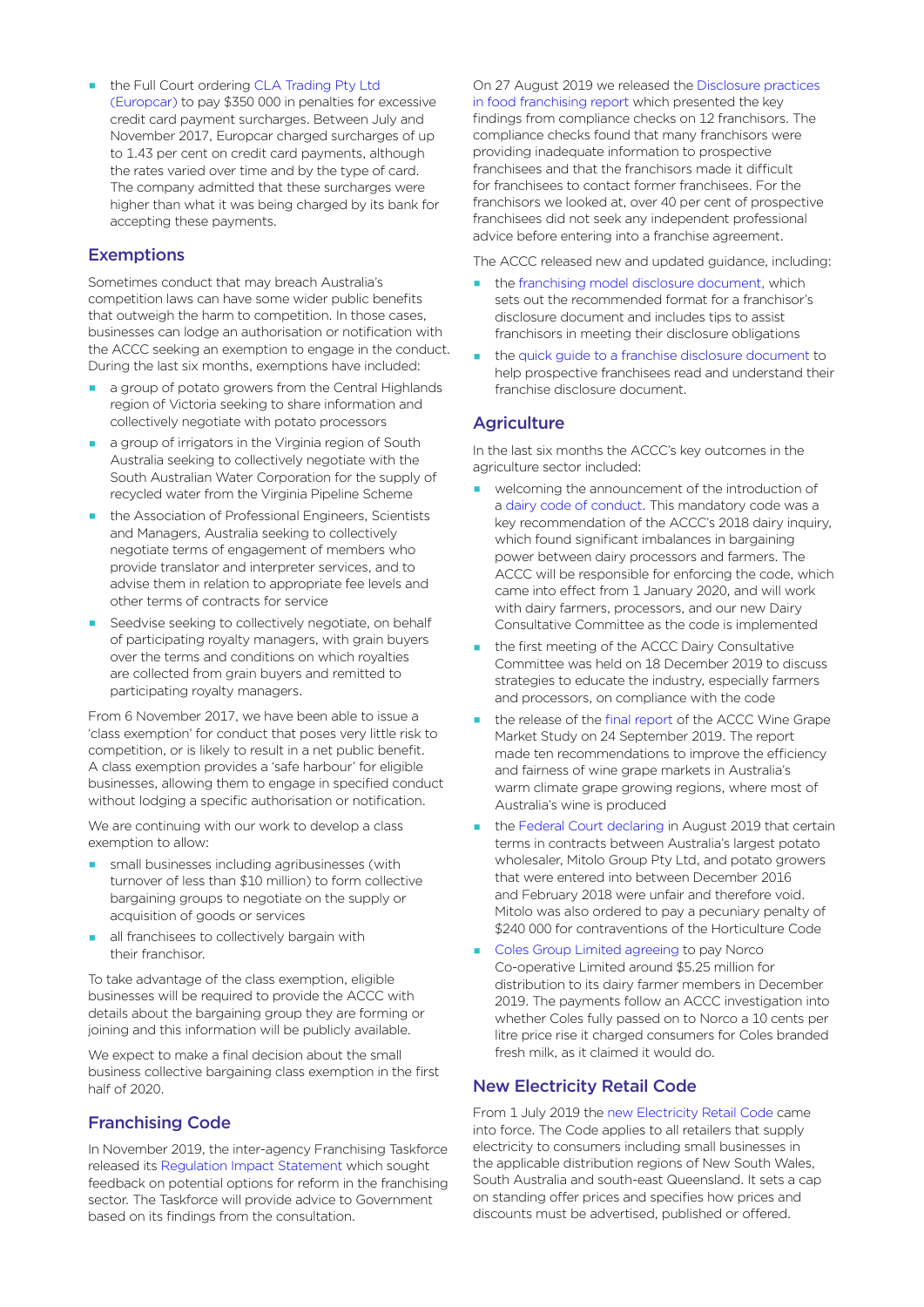## Country of origin food labelling

The ACCC has continued to ensure businesses are presenting accurate information about country of origin to their consumers in line with the *Country of Origin Food Labelling Information Standard 2016*. Further information is available in our [compliance and enforcement approach](https://www.accc.gov.au/business/advertising-promoting-your-business/country-of-origin-claims/country-of-origin-food-labelling#compliance-and-enforcement-approach)  [for country of origin labelling.](https://www.accc.gov.au/business/advertising-promoting-your-business/country-of-origin-claims/country-of-origin-food-labelling#compliance-and-enforcement-approach)

In October 2019 the ACCC made a [submission](https://www.accc.gov.au/system/files/ACCC%20Submission%20-%20Eligibility%20for%20origin%20claims%20in%20the%20complementary%20medicine%20sector%20-%2029%20October%202019.PDF) to the Department of Industry, Innovation and Science regarding changes to the complementary medicines sector's eligibility to make Australian origin claims on their products. In December 2019 the regulations for country of origin labelling for complementary medicines changed. More information about the [Resolution for Australian](https://www.industry.gov.au/news-media/resolution-for-australian-made-complementary-medicines)  [Made Complementary Medicines](https://www.industry.gov.au/news-media/resolution-for-australian-made-complementary-medicines) is available on the Department's website.

#### Scams

Between 1 July and 31 December 2019, the ACCC's Scamwatch website received 2021 scam reports from Australian small businesses (2530 including medium-sized enterprises) with \$1.4 million losses (\$2.4 million including medium-sized enterprises). The reports indicate that while some scams target businesses, small businesses are also experiencing the same scams that affect many consumers.

Robocall scams, remote access scams, phishing scams and fake charity scams have the potential to have a greater impact on small businesses than the ordinary consumer. For example, robocall scams can impact sales by tying up business phone lines and preventing genuine customers from getting through.

Fake advertising, false billing, business email compromise and overpayment scams are all targeted towards businesses. Fake advertising scams resulted in \$62 000 of reported losses in 2019. Scammers will send an invoice to a business claiming that they had agreed to advertise in a particular publication months ago, and payment is now due. The business is told they cannot renegotiate, and is harassed until they pay the invoice, only to discover that the publication doesn't exist. Small businesses should check invoices to ensure they have agreed to the goods/services, and research the company charging the invoice if they have doubts.

Australian businesses are encouraged to visit [www.scamwatch.gov.au](http://www.scamwatch.gov.au) to learn more about scams targeting them and how to protect themselves. They can follow [@scamwatch\\_gov](https://twitter.com/scamwatch_gov?lang=en) on Twitter and subscribe to scam [alert emails.](https://www.scamwatch.gov.au/news/subscribe-to-scam-alert-emails)

#### New safety duty for businesses

The ACCC has been supporting reforms to strengthen and 'future-proof' the consumer law and to create a more responsive and adaptable product safety system. This includes the potential introduction of a new safety duty which would place a legal obligation on both small and large businesses to ensure their products meet reasonable expectations of safety.

The Commonwealth Treasury has been leading the assessment process for the introduction of the new safety duty, with the ACCC providing ongoing technical support and advice on the operation of the product safety provisions under the ACL.

Treasury's public consultations to seek views from stakeholders including small businesses on [improving](https://consult.treasury.gov.au/market-and-competition-policy-division-internal/main-consultation/)  [the effectiveness of the consumer product safety system](https://consult.treasury.gov.au/market-and-competition-policy-division-internal/main-consultation/) closed on 30 November 2019.

#### Consumer Data Right

The ACCC is progressing work on the Consumer Data Right (CDR), which will provide individuals and businesses (consumers) with a right to access specified data about them held by businesses, and allow consumers to authorise the secure disclosure of that data to accredited third parties.

We released a [consultation paper](https://www.accc.gov.au/focus-areas/consumer-data-right-cdr-0/accc-consultation-on-facilitating-participation-of-intermediaries-in-the-cdr-regime) seeking views from interested parties on how best to permit the use of intermediaries in the CDR ecosystem, the disclosure of CDR data to non-accredited third parties and what controls are appropriate having regard to the importance of privacy and security of CDR data. Submissions closed on 3 February 2020.

#### Recent in-depth inquiries

Final reports from a number of inquiries were published:

- $\blacksquare$  the final report of the [digital platforms inquiry](https://www.accc.gov.au/publications/digital-platforms-inquiry-final-report) contains 23 recommendations, spanning competition law, consumer protection, media regulation and privacy law. In the course of the inquiry, the ACCC identified a number of adverse effects associated with digital platforms, such as the market power of Google and Facebook having distorted the ability of businesses to compete on their merits in advertising, media and a range of other markets
- the [foreign currency conversion services inquiry](https://www.accc.gov.au/publications/foreign-currency-conversion-services-inquiry-final-report) final report highlights competition and consumer issues affecting individuals and small businesses who use international money transfers, foreign cash, travel cards, and credit cards or debit cards for transactions in foreign currencies
- the final report of the [customer loyalty schemes review](https://www.accc.gov.au/publications/customer-loyalty-schemes-final-report) reinforces recommendations from the digital platforms inquiry [final report](https://www.accc.gov.au/media-release/holistic-dynamic-reforms-needed-to-address-dominance-of-digital-platforms), which calls for certain changes to consumer and privacy law. It also recommends that loyalty schemes better inform consumers, improve their data practices and stop automatically linking members' payment cards to their loyalty scheme profiles
- the final report of the [wine grape market study](https://www.accc.gov.au/publications/wine-grape-market-study-final-report) examined competition, contracting practices, transparency and risk allocation issues in wine grape supply chains.

A third [report](https://www.accc.gov.au/publications/inquiry-into-the-national-electricity-market-november-2019-report) was published in December 2019 as part of the ACCC's ongoing [inquiry into the national electricity](https://www.accc.gov.au/publications/inquiry-into-the-national-electricity-market-november-2019-report)  [market.](https://www.accc.gov.au/publications/inquiry-into-the-national-electricity-market-november-2019-report) The inquiry examines prices, profits and margins in the supply of electricity in the National Electricity Market. Other ongoing inquiries include:

- gas inquiry 2017-2025 (see [July 2019 interim report\)](https://www.accc.gov.au/regulated-infrastructure/energy/gas-inquiry-2017-2025/july-2019-interim-report)
- [northern Australia insurance inquiry](https://www.accc.gov.au/focus-areas/inquiries-ongoing/northern-australia-insurance-inquiry)
- **Murray-Darling Basin water markets inquiry.**